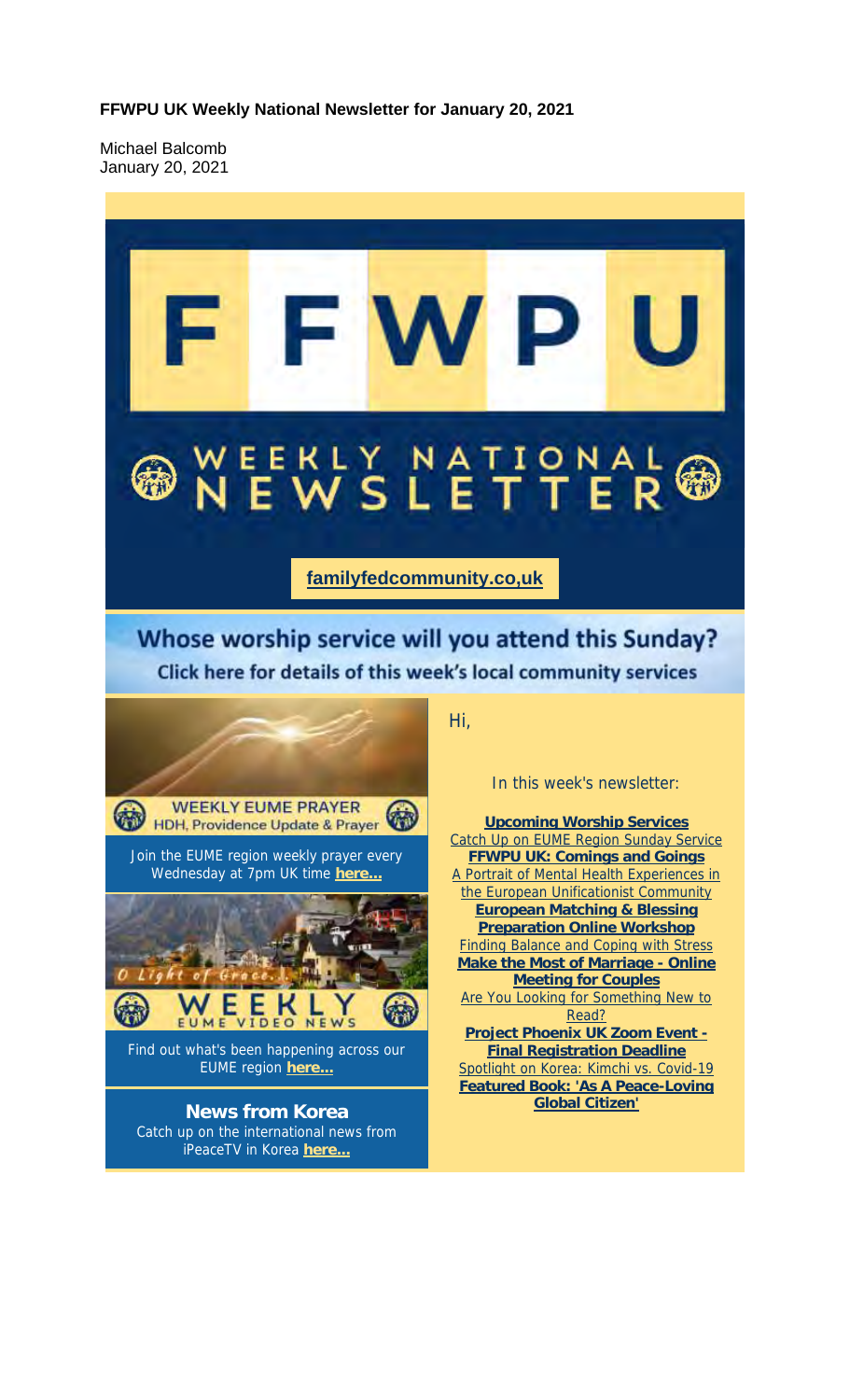

#### **Upcoming Worship Services**

This Sunday, our UK communities will hold local worship services via Zoom. The details and links are on our website.

We are excited to announce that there will be a North Europe Sub-Regional EUME Worship Service on Sunday 31st January!

**View More**

#### **Catch Up on EUME Region Sunday Service**

The first **EUME Region Sunday Service** of the year offered an uplifting programme of vibrant music and goal sharing for 2021, as well as reflections on the CIG Leaders' Assembly and an enlightening presentation by Dr. Michael Balcomb about our region's strategic plan for 2021/2022.

**Request a copy of the Strategic Plan and Service Booklet 2021-2027 here...**

**Watch Here**





#### **FFWPU UK: Comings and Goings**

Last week, we had a few problems with this important story, and so with apologies we are going to run it again.

Over the coming weeks, we will be featuring interviews with those who are leaving office as we ask them to share some highlights and reflections, whilst the new arrivals will give us an insight into their vision and goals.

**View More**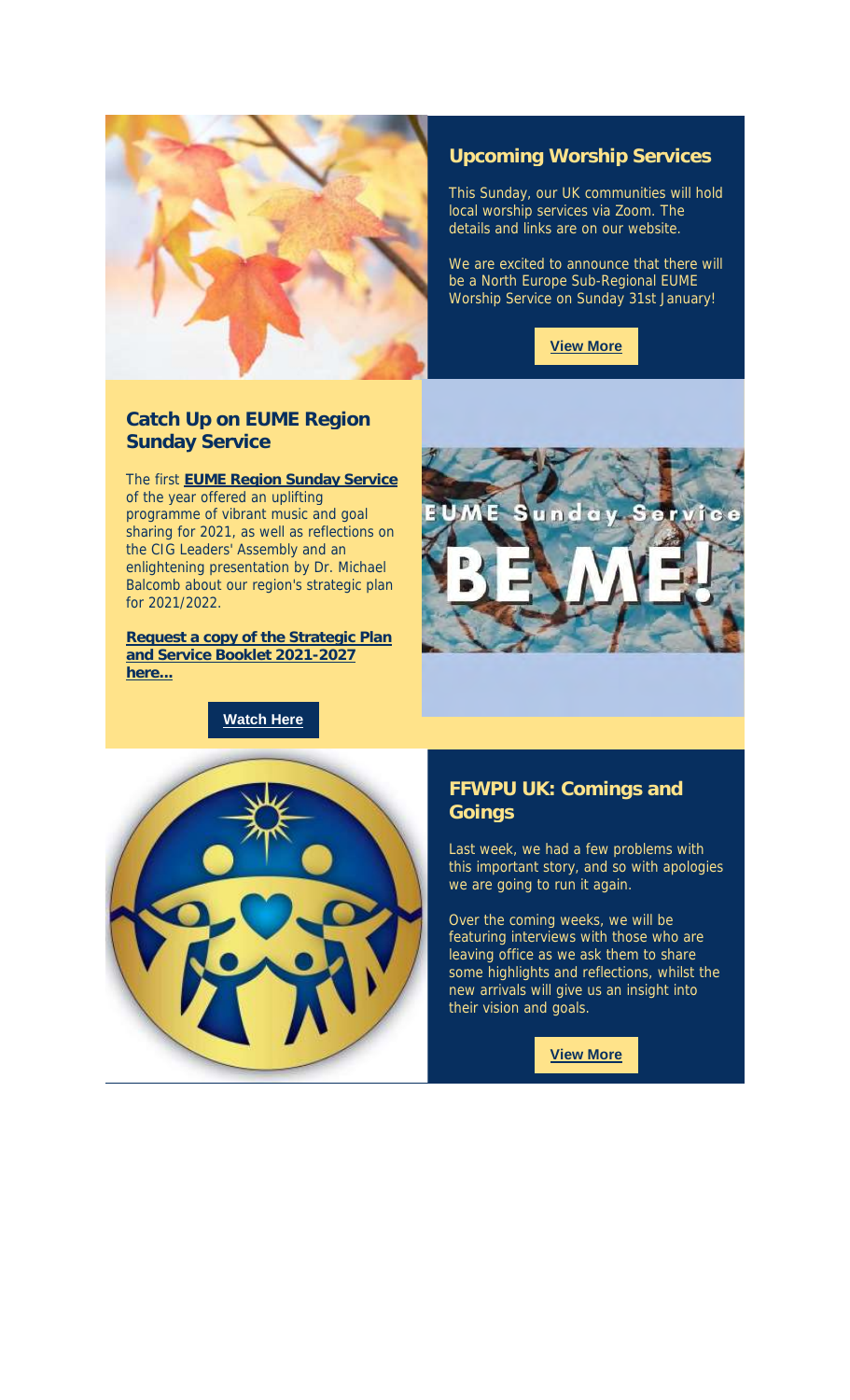#### **A Portrait of Mental Health Experiences in the European Unificationist Community**

Funded by the Cranes Club, the Healthy Minds research project aims to assess the mental health experiences of Unification Church members in Europe.

It is the hope of those who have invested such an extraordinary amount of time and heart into this project that the findings will prove insightful and useful for the future development of the European movement.

#### **Read Report**





#### **European Matching & Blessing Preparation Online Workshop**

This week, the **EUME Blessed Family Department** will be hosting an online workshop for 1st Generation and Jacob Children who are preparing for the matching and Blessing.

An online Matching & Blessing Preparation workshop for Blessed Children and their parents has also been announced for February. Details coming soon!

**View More**

#### **Finding Balance and Coping with Stress**

This Friday, CARP EUME will be hosting an online lecture that is open to friends and relatives whom you would like to help bring closer to the Divine Principle.

The speaker will be Andrei Esanu, a professional psychotherapist working in the Moldova State University.

**View More**

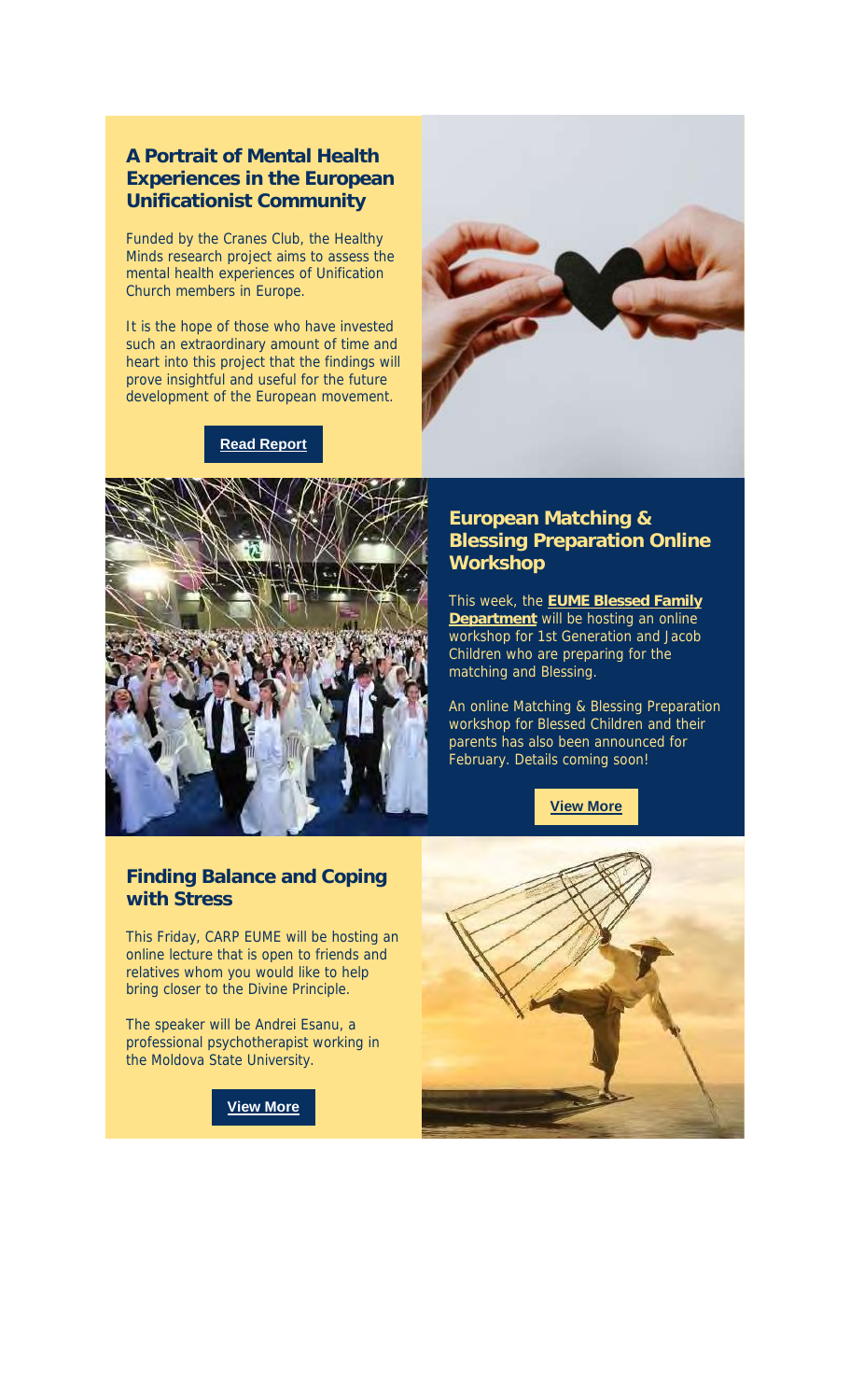

#### **Make the Most of Marriage - Online Meeting for Couples**

**Theme:** "The Dynamics of Love and Beauty in Marriage" - Stephen Stacey

The first MMM meeting of the year will take place on Thursday 28th January at 7:30pm. Please register if you haven't yet done so in order to receive the Zoom link.



#### **Are You Looking for Something New to Read?**

Three brand new books have just been added to the **Kando online book store**!

- Children of Cain Barbara Grabner
- Life & Eternity Johannes **Stampf**
- Danbury and American Providence - Gil Ja Sa Eu

You can also purchase the **Cheon Il Guk 2021 calendar** from the Kando website.

**Browse Here**



# **CALENDAR 2021**



#### **Project Phoenix UK Zoom Event - Final Registration Deadline**

Theme: "Re-Energize Your Relationships"

Please note that the **final deadline for registration is Friday 22nd January**.

Cecilie Fortune participated in a Project Phoenix event two years ago and was greatly inspired by the programme. She is encouraging members to attend and has shared about her experiences **here...**

**View More**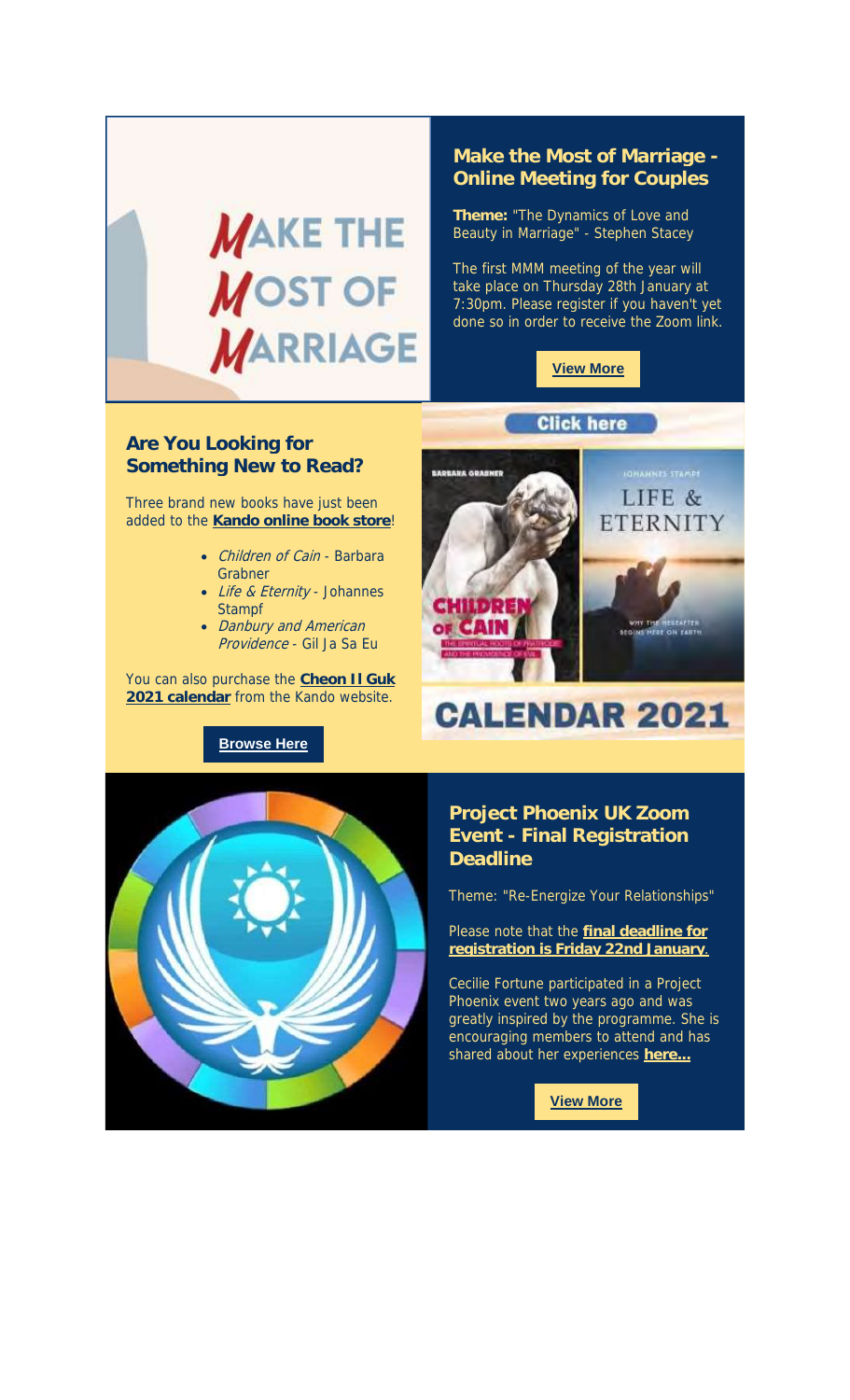

Kimchi. The Korean equivalent of marmite - you either love it or hate it! But no matter how you feel about this traditional fermented dish, there's no denying that it has some remarkable health benefits.

In this new "Spotlight on Korea" feature, we take a look at how effective kimchi and other fermented vegetables are in boosting the immune system against Covid-19.

**View More**



#### **FEATURED BOOK: 'As A Peace-Loving Global Citizen'**

Part 4 Chapter 10 - read by Henry Masters:

**"Shed Tears for the World, Not for Me"**

The audiobook is now available for streaming through Spotify, Apple Podcasts and Google Podcasts, as read by the late Henry Masters. **Find out more here...**

**Listen Now**

### Cheon Il Guk 2021 Calendar - click here to order now!

### **| Featured Video |**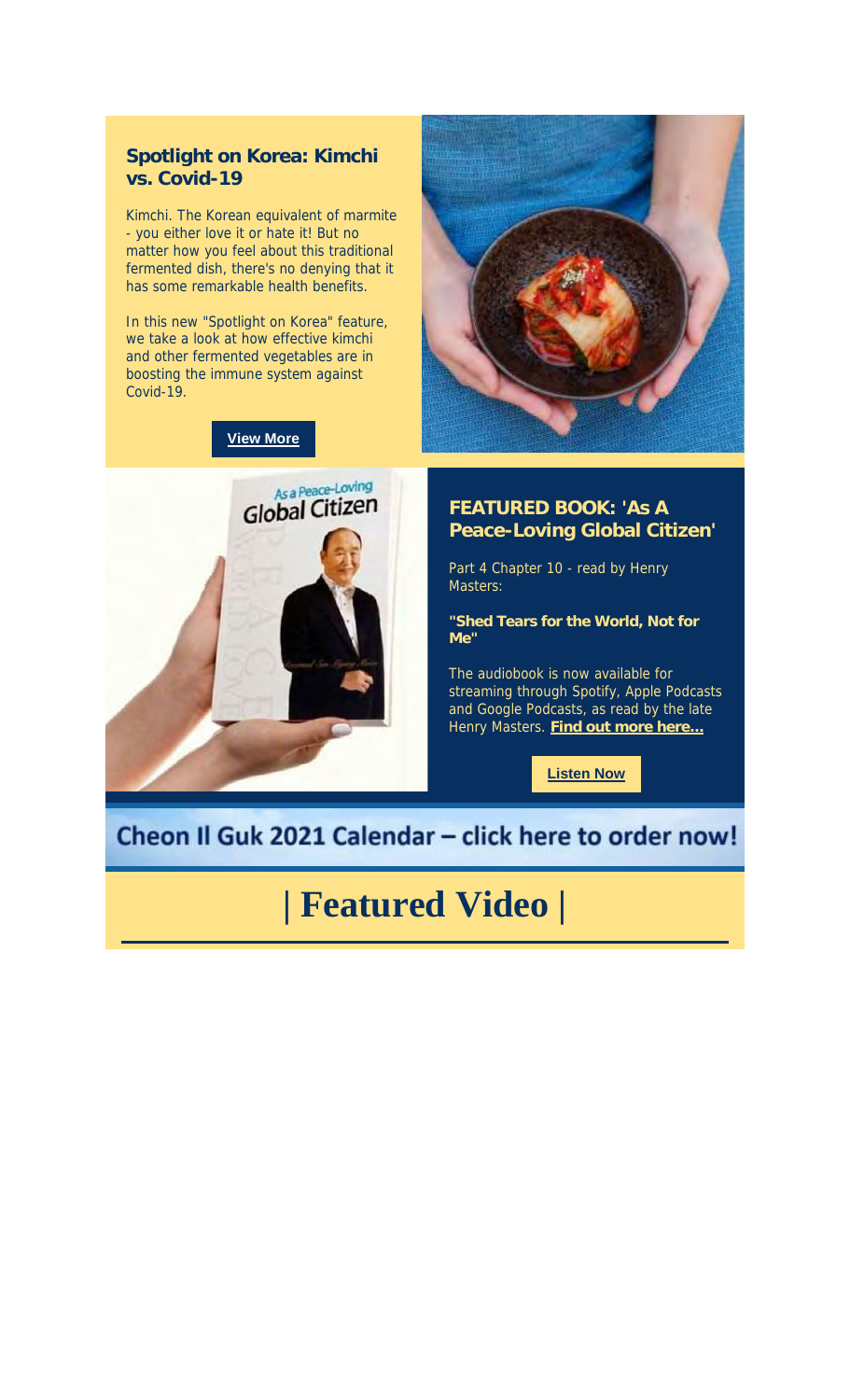

**Meet Your New HARP Leaders!**

## **| Upcoming Events |**

Please click on the title of the event(s) that you are interested in for further details:

**EUME Zoom Prayer Meeting** Every Wednesday at 7pm

**Early Morning Devotion via Zoom** Every Saturday from 5am–6.30am

**Community Worship Services** Sunday 24th January

**JANUARY:**

**The Bereavement Journey Course (Part 1)** Friday 8th, Friday 15th and Friday 22nd January

**Tracing God's Providence After Jesus's Ascension - Zoom Workshop** Monday 18th January to Friday 19th February (Mondays, Tuesdays, Thursdays and Fridays)

> **Online Well-Being Programme** Tuesday 19th January to Tuesday 2nd March

**European Matching & Blessing Preparation Online Workshop** Thursday 21st to Sunday 24th January

**Finding Balance and Coping with Stress - Online Lecture** Friday 22nd January

**Make the Most of Marriage - Monthly Online Meeting for Couples** Thursday 28th January

> **Project Phoenix UK Zoom Event** Friday 29th to Sunday 31st January

**Submission Deadline for WFWP Art Contest**